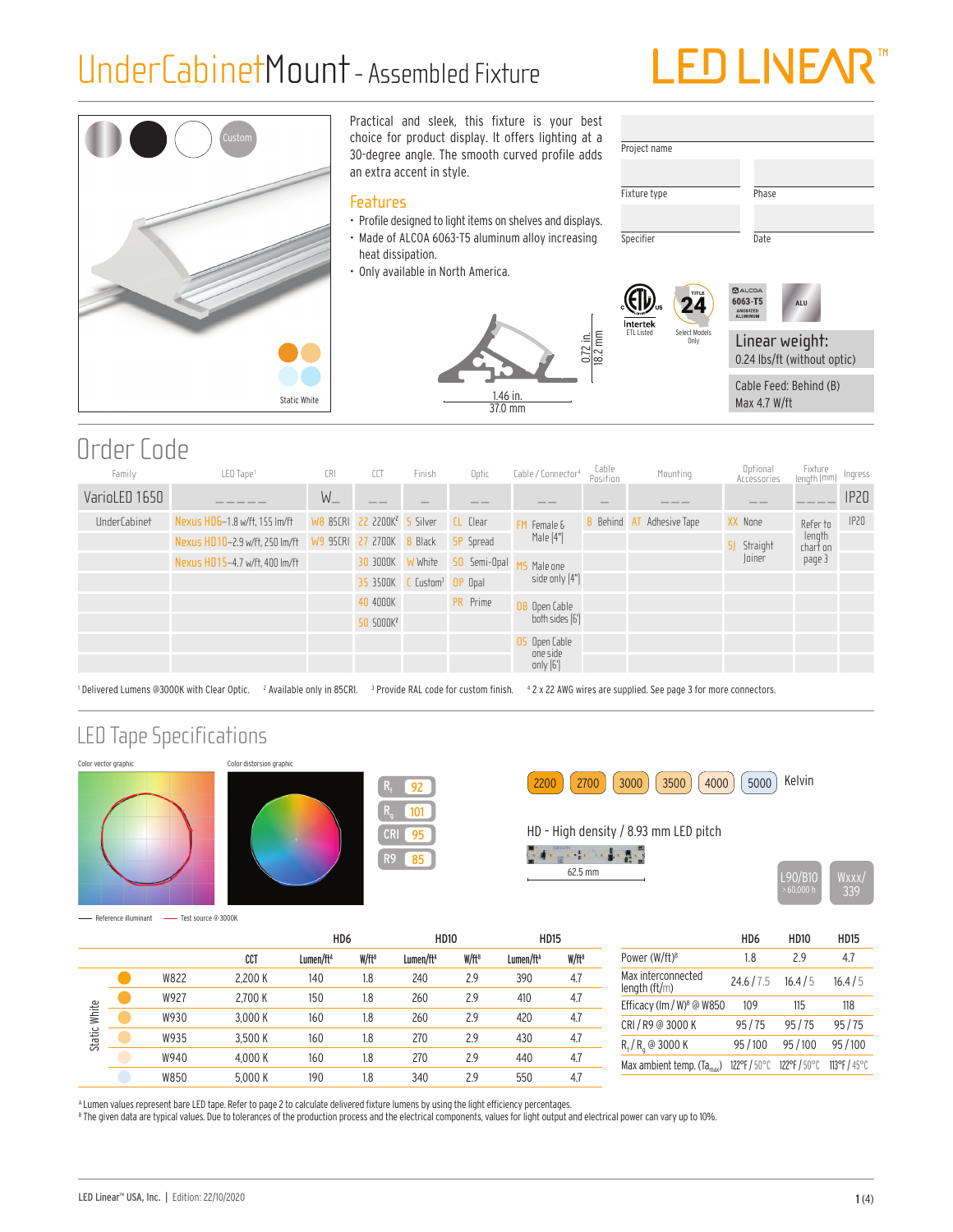# UnderCabinetMount- Assembled Fixture

# **LED LIVEA**

# Technical Details

## CLEAR SPREAD SEMI-OPAL OPAL

## 96.5% light transmittance 95% light transmittance 85% light transmittance 50% light transmittance



Visible dotting CCT decrease 65 K

This basic lens protects your tape and maximizes light output.



CCT decrease 65 K

With its integrated prismatic grooves this lens scatters the light and increases the beam spread to better light nearby objects.



Slight Visible dotting CCT decrease 130 K

This lens reduces glare and and softens light cut-off while maintaining high brightness.



Minimal visible dotting CCT decrease 215 K

This dense opal lens provides a smooth light<br>effect with greatly reduced enect with greatly reduced<br>LED diode image on the provides a smooth light lens surface.

# 120˚

85% light transmittance

PRIME

Minimal visible dotting Minimal visible dotting CCT decrease 130 K

> This light opal lens reduce giare and softens light cut-o<br>while maintaining the bigh while maintaining the riigi diffusing the LED diode image This light opal lens reduces glare and softens light cut-off while maintaining the high on the surface.

### Mounting Dimensions [mm] in

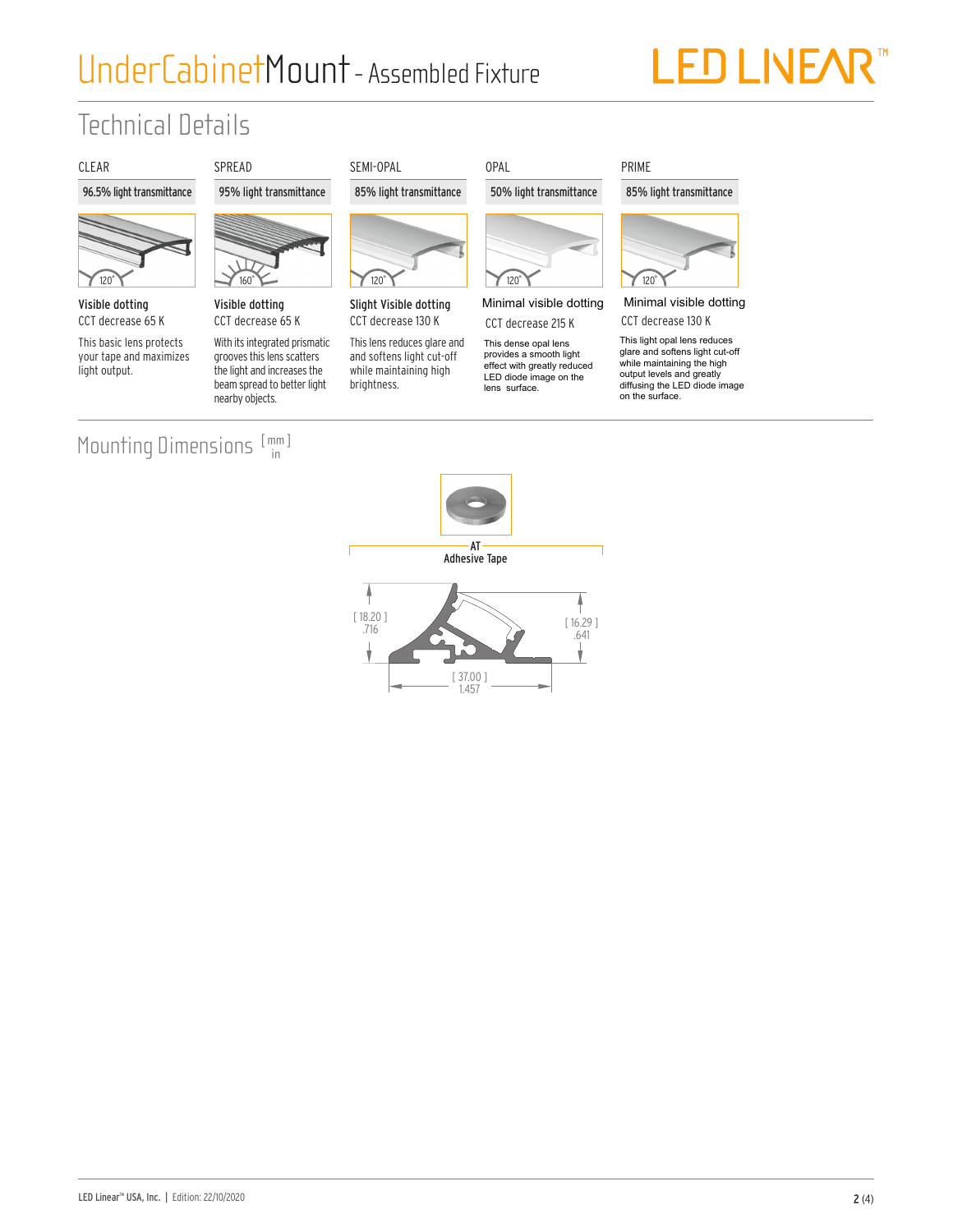# UnderCabinet Mount - Assembled Fixture



## LENGTH CHART

| Fixture length |      | $-HD6-$<br>1.8 Watts/Ft |                       |               | $-HD10 \cdot$<br>2.9 Watts/Ft | $-HD15-$<br>4.7 Watts/Ft |                       |  |
|----------------|------|-------------------------|-----------------------|---------------|-------------------------------|--------------------------|-----------------------|--|
| inches         | mm   | Watts/fixture           | Lumens/fixture @3000K | Watts/fixture | Lumens/fixture @3000K         | Watts/fixture            | Lumens/fixture @3000K |  |
| 3.2            | 83   | 0.5                     | 42                    | 0.8           | 68                            | 1.2                      | 108                   |  |
| 5.7            | 145  | 0.9                     | 74                    | 1.4           | 119                           | 2.2                      | 190                   |  |
| 8.2            | 208  | 1.2                     | 105                   | 2.0           | 170                           | 3.1                      | 272                   |  |
| 10.6           | 270  | 1.6                     | 137                   | 2.7           | 221                           | $4.1\,$                  | 354                   |  |
| 13.1           | 333  | 2.0                     | 169                   | 3.3           | 273                           | 5.0                      | 436                   |  |
| 15.6           | 395  | 2.3                     | 201                   | 3.9           | 324                           | 6.0                      | 518                   |  |
| 18.0           | 458  | 2.7                     | 233                   | 4.5           | 375                           | 6.9                      | 600                   |  |
| 20.5           | 520  | 3.1                     | 264                   | 5.1           | 426                           | 7.8                      | 682                   |  |
| 22.9           | 583  | 3.4                     | 296                   | 5.7           | 478                           | 8.8                      | 764                   |  |
| 25.4           | 645  | 3.8                     | 328                   | 6.3           | 529                           | 9.7                      | 846                   |  |
| 27.9           | 708  | 4.2                     | 360                   | 7.0           | 580                           | 10.7                     | 928                   |  |
| 30.3           | 770  | 4.5                     | 391                   | 7.6           | 631                           | 11.6                     | 1010                  |  |
| 32.8           | 833  | 4.9                     | 423                   | 8.2           | 683                           | 12.6                     | 1092                  |  |
| 35.2           | 895  | 5.3                     | 455                   | 8.8           | 734                           | 13.5                     | 1174                  |  |
| 37.7           | 958  | 5.7                     | 487                   | 9.4           | 785                           | 14.4                     | 1256                  |  |
| 40.2           | 1020 | $6.0\,$                 | 519                   | 10.0          | 836                           | 15.4                     | 1338                  |  |
| 42.6           | 1083 | $6.4$                   | 550                   | 10.7          | 888                           | 16.3                     | 1420                  |  |
| 45.1           | 1145 | 6.8                     | 582                   | 11.3          | 939                           | 17.3                     | 1502                  |  |
| 47.5           | 1208 | 7.1                     | 614                   | 11.9          | 990                           | 18.2                     | 1584                  |  |
| 50.0           | 1270 | 7.5                     | 646                   | 12.5          | 1041                          | 19.2                     | 1666                  |  |
| 52.5           | 1333 | $7.9$                   | 677                   | 13.1          | 1093                          | 20.1                     | 1748                  |  |
| 54.9           | 1395 | 8.2                     | 709                   | 13.7          | 1144                          | 21.0                     | 1830                  |  |
| 57.4           | 1458 | 8.6                     | 741                   | 14.3          | 1195                          | 22.0                     | 1912                  |  |
| 59.8           | 1520 | 9.0                     | 773                   | 15.0          | 1246                          | 22.9                     | 1994                  |  |
| 62.3           | 1583 | 9.3                     | 805                   | 15.6          | 1298                          | 23.9                     | 2076                  |  |
| 64.8           | 1645 | 9.7                     | 836                   | 16.2          | 1349                          | 24.8                     | 2158                  |  |
| 67.2           | 1708 | 10.1                    | 868                   | 16.8          | 1400                          | 25.8                     | 2240                  |  |
| 69.7           | 1770 | 10.5                    | 900                   | 17.4          | 1451                          | 26.7                     | 2322                  |  |
| 72.1           | 1833 | 10.8                    | 932                   | 18.0          | 1503                          | 27.6                     | 2404                  |  |
| 74.6           | 1895 | 11.2                    | 963                   | 18.6          | 1554                          | 28.6                     | 2486                  |  |
| 77.1           | 1958 | 11.6                    | 995                   | 19.3          | 1605                          | 29.5                     | 2568                  |  |
|                |      |                         |                       |               |                               |                          |                       |  |

## **Connectors**

|        | Item                                    | <b>Description</b>                                                                                                                                                                                          | Model                        | <b>Dimensions</b>                        | Order Code           |
|--------|-----------------------------------------|-------------------------------------------------------------------------------------------------------------------------------------------------------------------------------------------------------------|------------------------------|------------------------------------------|----------------------|
|        | for Static White                        | Use to connect the driver to the beginning of the LED<br>Mini Female Connector IP20 tape run or to the next LED tape section. Female mini<br>connector on one side and open end cable on the<br>other side. | Static White                 | 2 x 22 Awg, 6.5 ft                       | 15000147             |
| $\sim$ | Mini Extension IP20<br>for Static White | Use to extend the distance between connection<br>points. Female mini connector on one side and<br>male mini connector on the other side.                                                                    | Static White<br>Static White | 2 x 22 Awg, 3.2 ft<br>2 x 22 Awg, 6.5 ft | 15000148<br>15000149 |